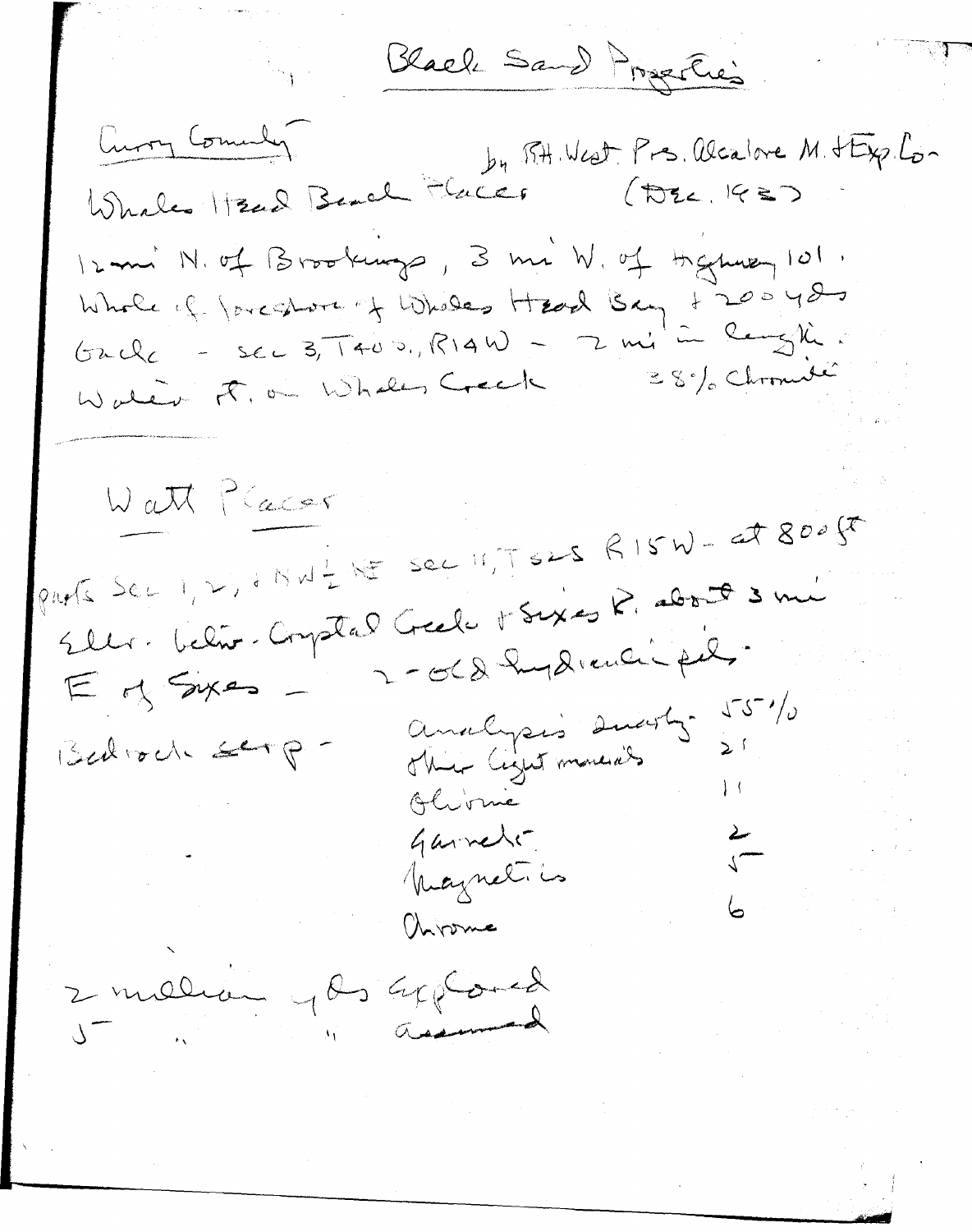A V/NADIUM-BEARING M/GNETITE SANDFONE IN SOUTHWEST OREGON

JOHN ELIOT ALLEN AND WALLACE D. LOWRY

### ABSTRACT

 $\frac{1}{2}$ 

A fossil "black-sand" deposit, composed of titutforous and will sorted megnetite highly concentrated titaniferous magnetite, which contains vanadium in the order of four to eight tenths of one outcropping over endiskands anee chromite, occurs as a lens  $600$  feet long and 100 feet wide in central Curry county, in southwest Oregon. This magnetite sandstone deposit is possibly Cretaceous in age, and represents a beach or offshore concentration of minerals derived from Jurassic basic and ultrabasic rocksx of the region, in a manner enalagous to the origin of the "black-sands" formed along the Oregon coast-line in during the Pleistocene and recent.

Σç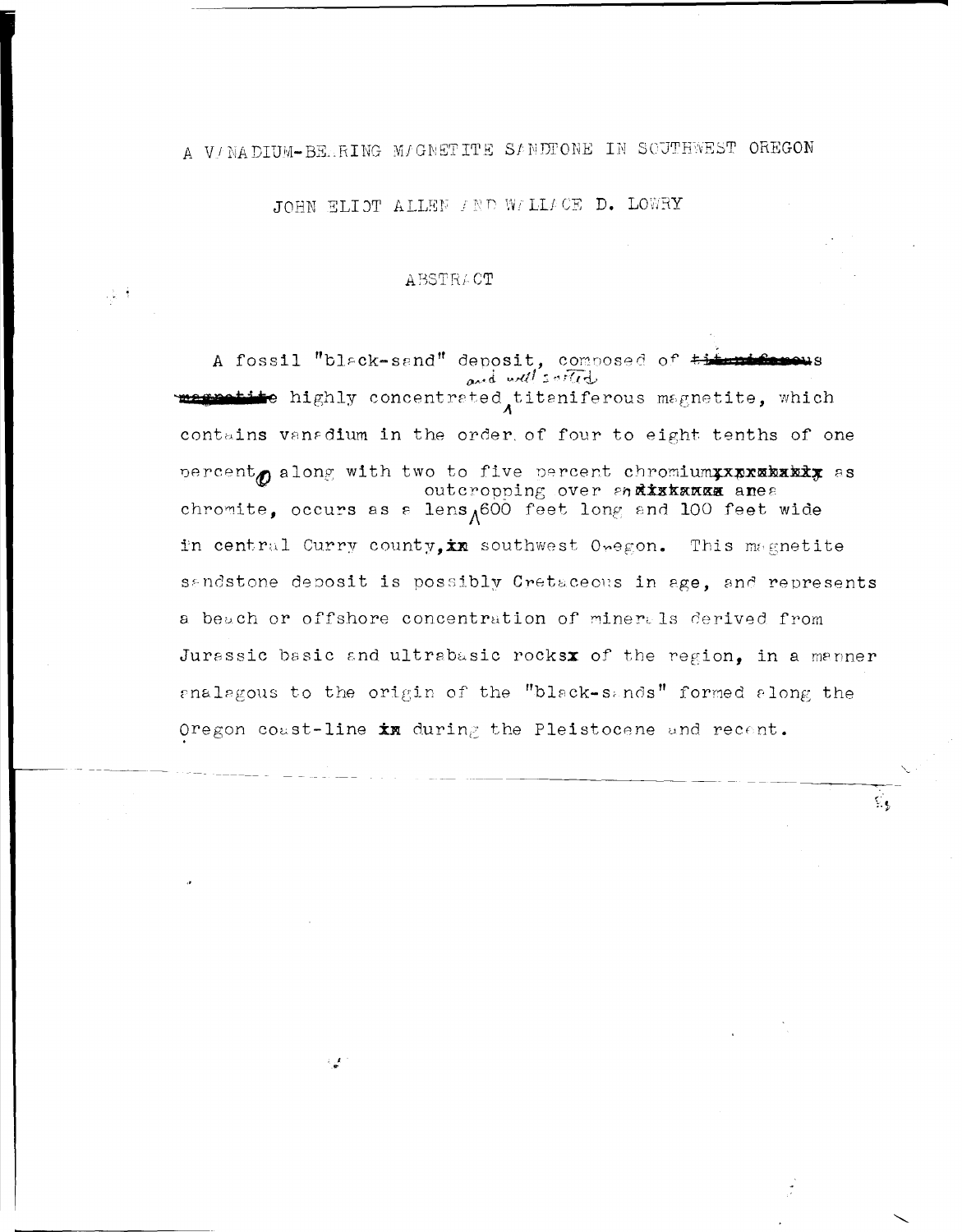#### INTRODUCTION

Early in March of 1942 a small piece of indurated magnetite sandstone was  $\cap$   $_{0}$ *sor*  $\cap$  $\bigcup_{i} \bigcup_{j\in \mathbb{N}}$ brought in to the laboratory of the State Department of Geology and Mineral *1*  Industries. In the routine spectrographic analysis given all unusual-appearing samples, it was determined to contain appreciable amomits of **vanadium.** Accordingly, several visits were made to the deposit **Reposit \*\*\*\*\*\*\*\*\*\*\*\*\*\*\*\*\*\*\*\*\*\*\*\*\*\*\*\*\*\*** during the summer of  $1942$ , and it was examined, mapped, and sampled by the authors. Samples were analyzed and studied in the laboratory during the winter of 1943. Dr. H. C. Harrison, spectroscopist of the Department, made the original discovery  $/$  $a^{\text{tot}}$  and quantitative spectrographic analyses, on the 3-meter Baird grating spectro-

graph.

# in the literature  $^1$

<sup>~</sup>~~J- *de-1:* ,, *l,,,\_.,.\_.;-~* •

 $^{\prime}$ 

The property had been  $\frac{1}{2}$   $\frac{1}{2}$  known as an "iron deposit", but  $\frac{1}{2}$  was so

inaccessible that little work had ever been done upon it.

LOCATION OF THE DEPOSIT

The deposit is located at an elevation of about *3000* feet, about 20 miles inland from the coast, close to the geographic center of Curry County, in the extreme southwest corner of the state. (See figure 1) .This portion of Oregon,  $\psi_{\text{tot}}$   $\mu$   $\psi$  .  $\psi_{\text{in}}$  its high relief, steep canyons, and lack of roads, is one of the least

1. Butter, G.M. and mitchell, G.J. ... see p. 3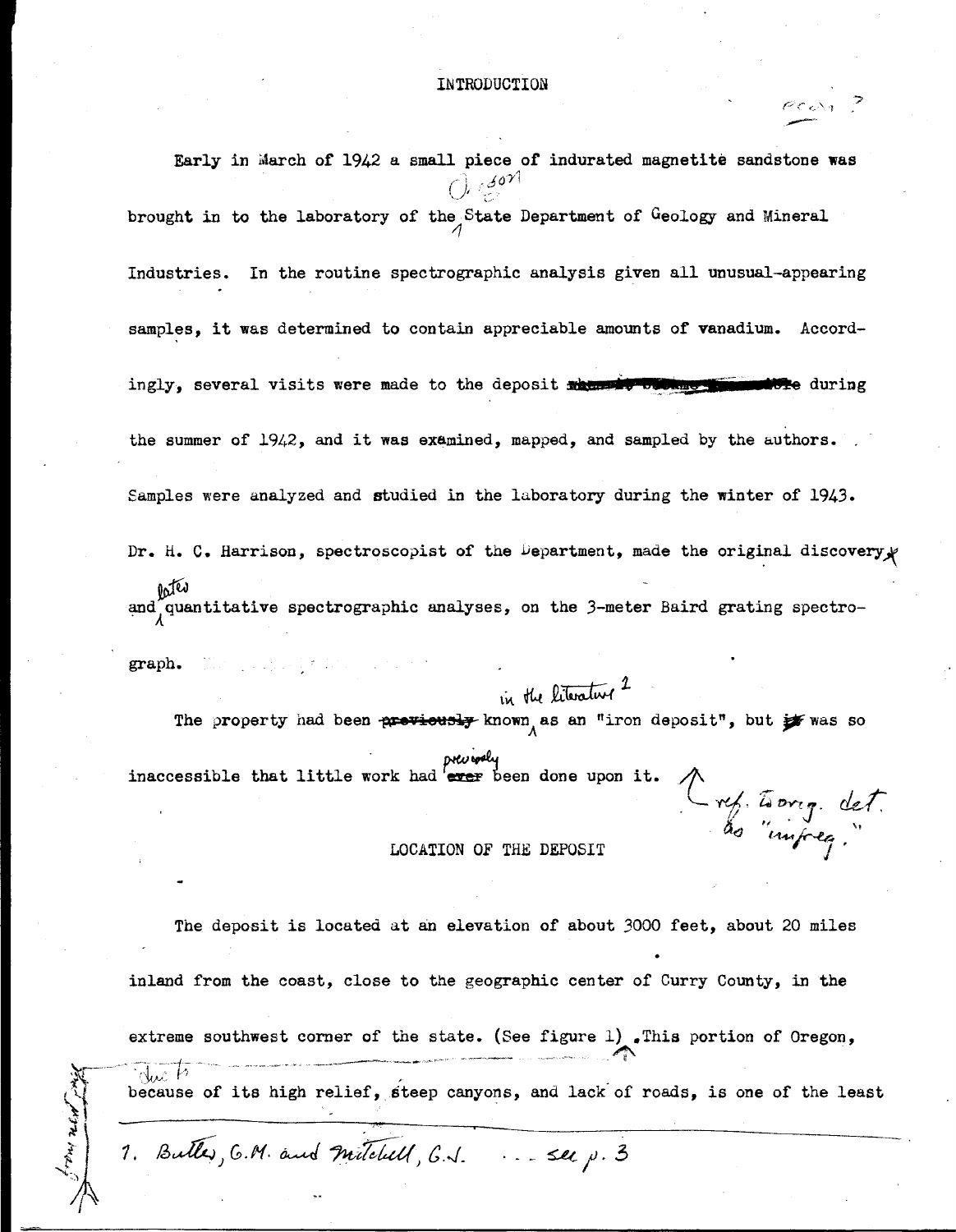populated and most difficult of access remaining in the state. The population

of the county, nearly all concentrated along the coastal highway, totals only

2000 souls.

Land surveys have not been made of the area adjacent to the deposit, The area adjacent to the deposit has not been eurveyed, but it lies near

the west edge of section 17, T. 36 S., R. 11. W. of the Willamette Meridian.

The deposit is usually reached by way of Agness, a hamlet on the Rogue River, located 35 miles from the mouth of the river. Agness is served by a daily boat wive from the town of Gold Beach on the coast, or by way of a fair-weather forest road 35 miles from the end of the railroad at Powers, to the north.

From Agness, the deposit lies about 10 miles by trail up the Illinois River to the south. The last 2 miles of trail are/steep and rugged that it would be

very hard to get a horse over it.

#### GENERAL GEOLOGY

fine-grained, silicified meta-igneous rock termed "greenstone" by Butler and

Mitchell. It is in part a meta-andesite or meta-diorite, in part an altered  $\text{tuff}_1$ .

the ridge immediately to the north of the deposit in made up of a dense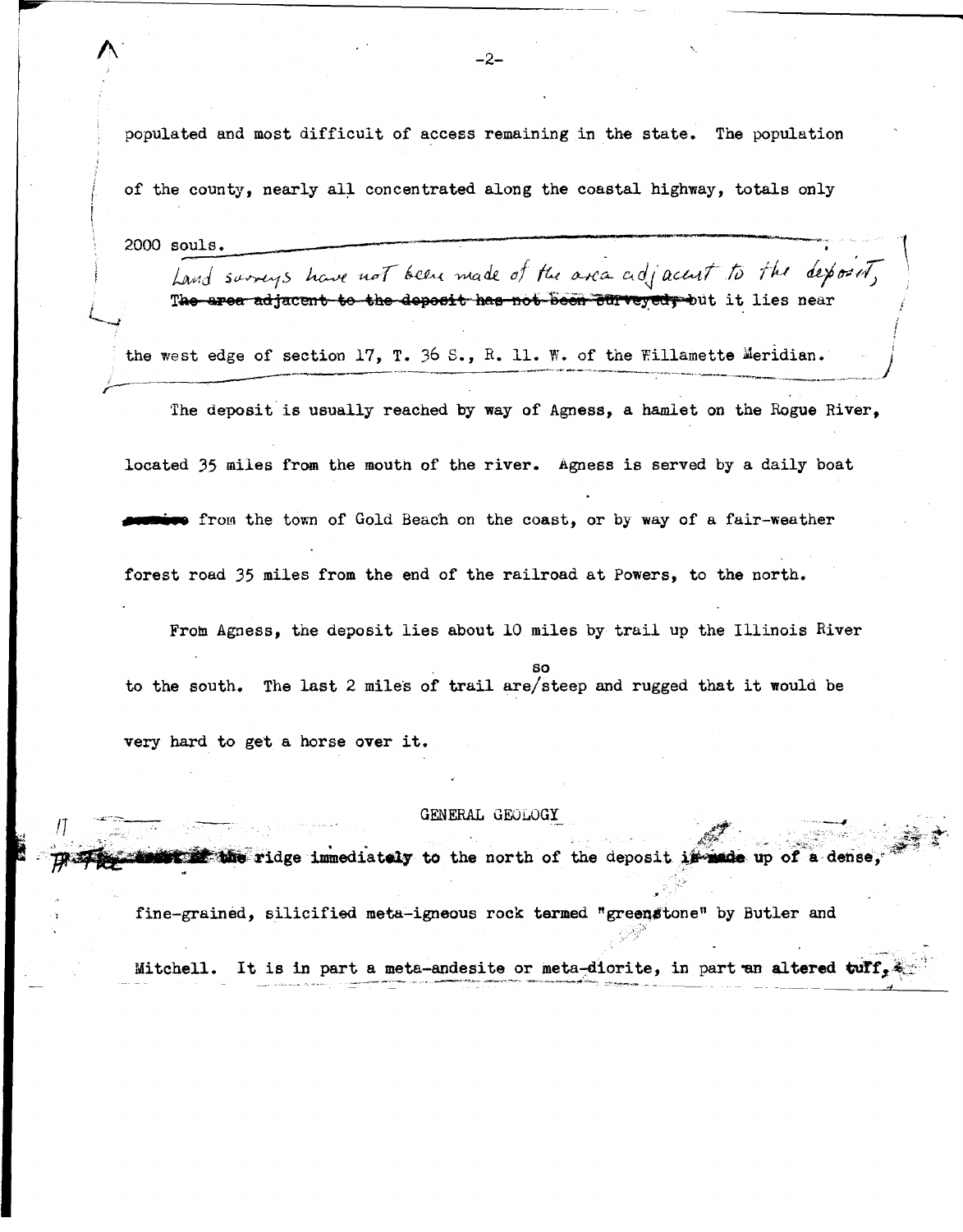Junesa? Interested the greenstand neth-south: and of se pentine cuts across <del>the</del> ridge just west of the deposit, and a small outcrop of similar basic rock appears adjacent to it on the  $e$ Perdoletes we also present over large arras further to the north The northeast-southwest trending ridge to the south of the deposit congloruvate composed of the the which is found in large discontinuous lenses in the lower part of the Myrtle formation of southwest Oregon. A number of the higher prominences in central Curry County, such as Horsesign Butte (on the same ridge as the deposit, two miles to the southwest) Pebble Hill, Seven-mile Hill, and the point northwest of Agness, are composed of the conglomerate, the pebbles of which vary greatly in interbeddt prountly size and relative abundance. These conglomerates and sandy beds are wouldn't deformed and tilted at angles up to  $50^{\circ}$ . Small discontinuous concentrations of black-sand a few mm. thick and a few cm. long, are not uncommon in the sandstones. The e (lower Coetaceous) ativi maliew<br>Reserate was determined by Diller<sup>4</sup> as being *fupper* Knoxville<sub>r</sub> in age, on the basis of fossils found in Butte Creek, about three miles southwest of the deposit. According to Butler and Mitchell<sup>2</sup> both Aucella crassicolis and Aucella piochii are foto there in sandy layers in the conglomerate. More recent work in southern Oregon by Taliaferrow indicates that the Myrtle is at least in part Jurassic in the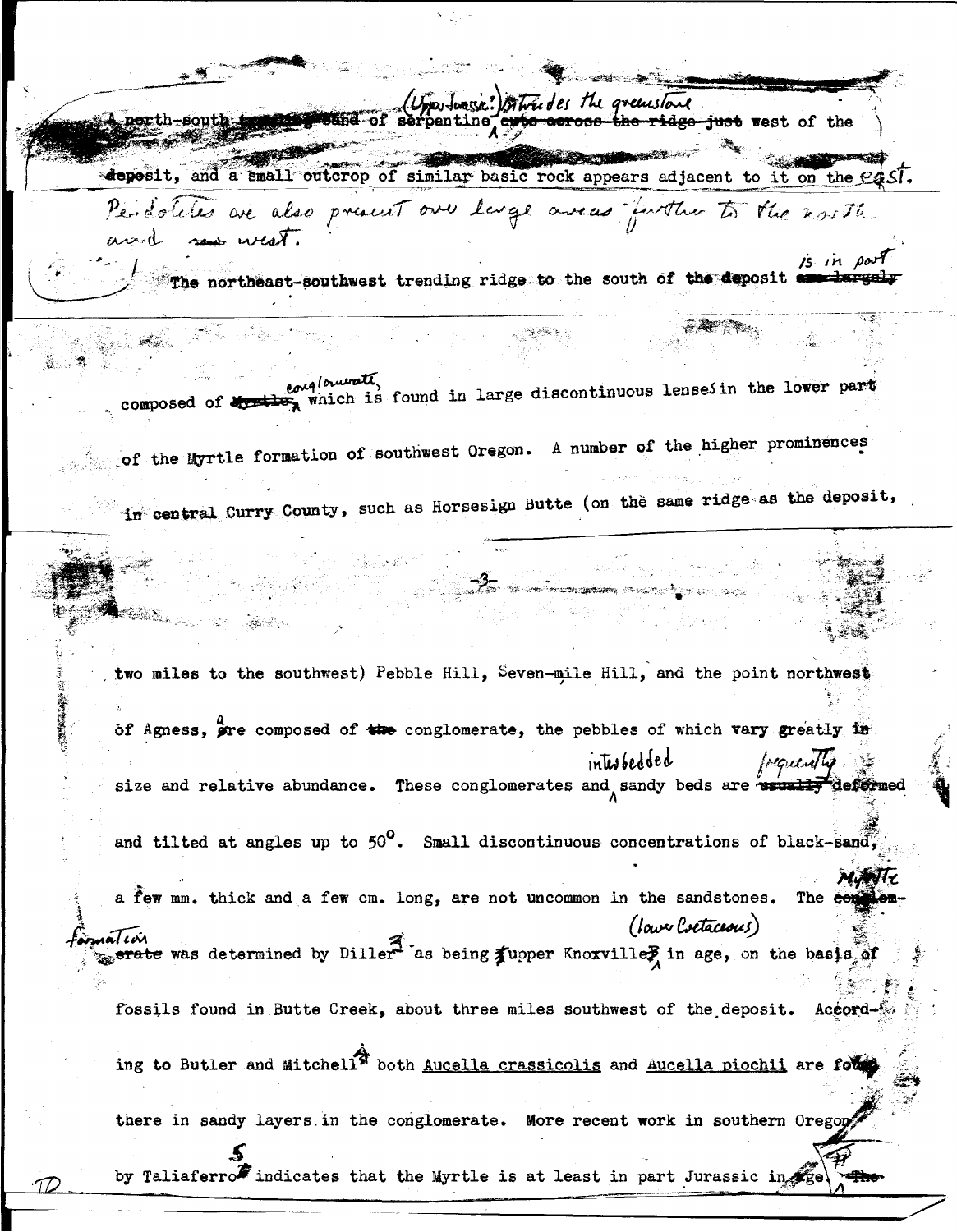## DESCRIPTION OF THE DEPOSIT

-4-

The magnetite sandstone lies across a small saddle in the ridge, at a *(,J...*  point about 2 miles northeast of  $\blacklozenge$  prominence on the same ridge known as Horsesign Butte. Its axis is roughly north-south, and the sandstone extends about 150 feet down the south slope of the ridge, a total length of about 650 feet. Its width averages about 100 feet, although it pinches out gradually to the south. lie It may either  $\overline{ }$  unconformably upon the greenstone which borders it upon both sides; *or*  (See fig.  $3-A$ ) be faulted down into the greenstone by a fault along its western border (fig.  $3-B$ )  $\rightarrow$  be a sedimentary ions within the greenstene w  $\cal B$ A- $Fig. 3$ 

Internal structures are obscure so that the thickness is unknown, although it is probably of the order of 40 feet or more. A 3-inch pebble layer in cut No. 3 (see fig. 2) strikes about N.  $55^{\circ}$  W. and dips 45° to the southwest.

The magnetite sandstone has a specific gravity of 3.2. It is a greenishbrown color, streaked with irregular dark gray to black "veinlets", which appear to be secondary along fractures.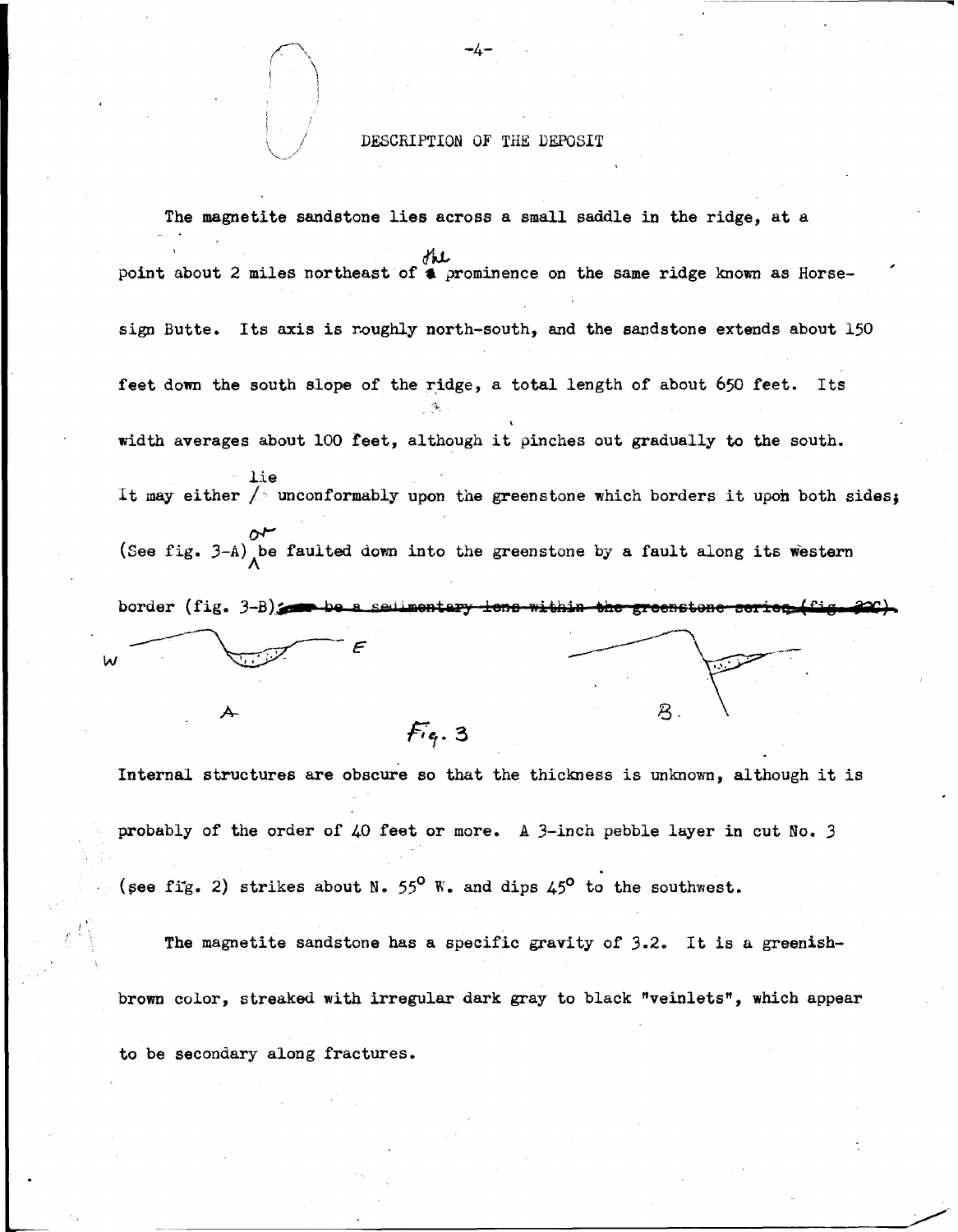Screen analysis of the sandstone gave results as follows: •

| Size                 | Percent |
|----------------------|---------|
| ₩                    |         |
| $2100$ mesh          | 8.1     |
| $-100$ > 150 mesh    | 37.5    |
| «150> 200 mesh       | 22.0    |
| <b>∢</b> 200<br>mesh | 32.4    |

Thin sections indicate that the size range of the particles varied from less than .003 mm. to over 1 mm.; the average, however, being around .25 mm. in diameter. The magnetite is largely subhedral, the finer sizes frequently occurring as almost euhedral octahedrons. Magnetic separations indicate that the material is about 96% mon-maquetic magnetic. The interstitial material is mostly a fine cryptocrystalline aggregate.  $v_{\gamma\omega}$  or at A few zircon crystals with peculiar "sawfish" terminations were present, indicating  $($ according to Butterfield $\bigcirc$ some secondary solution and redeposition.

 $\overline{6}$  Butterfield, J. A. "Outgrowths on Zircon": Geol. Mag. 73, 1936, p. 511.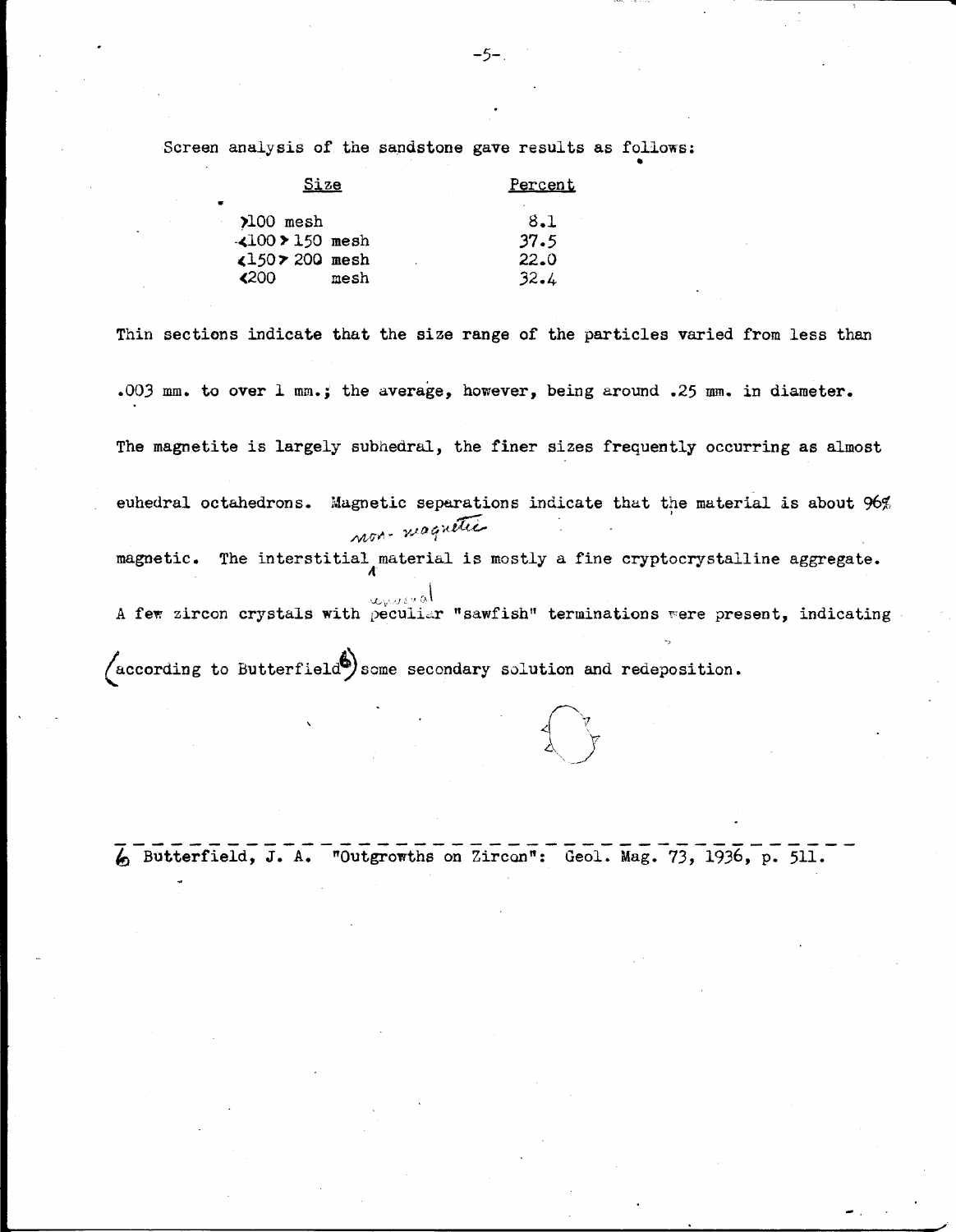#### CHEMICAL AND SPECTROGRAPHIC ANALYSES

Samples were taken from each of the open cuts  $(1 \text{ to } 6)$  and a grab sample ₩ was, taken of float across the 100 foot width of the deposit on the crest of the

ridge. Chemical analysis of composites gave:

|            | <u>Percent</u><br>ΑP | $R_{\rm B}$ |
|------------|----------------------|-------------|
| Iron       | 54.94                |             |
| Titania    | 2.70                 |             |
| Vanadium   | 0.37                 | 0.43        |
| Sulfur     | 0.114                |             |
| Phosphorus | 0.004                |             |

Spectrographic analyses of these composites indicated that vanadium was

present in amounts between  $1/10$  and  $1$  percent, and other elements present were:

iron, titanium, ziroon.

Spectrographic analyses of the original composites as compared with the

Composite Magnetic ø separate % iron over 10 over 10 titania  $1 - 5$  $1 - 5$ vanadium  $0.1 - 1.0$  $-73 - 0.89$ chromium  $2.0 - 5.0$  $0.1 - 1.0$ aluminum  $\mu$ ik 1.0 silicon  $\overline{a}$ phosphorus Tr. arsenic Tr. calcium Tr. magnesium

73 Lerch Brothers, Hibbing, Minnesota 85 John Beede, Portland

magnetic separates are as follows: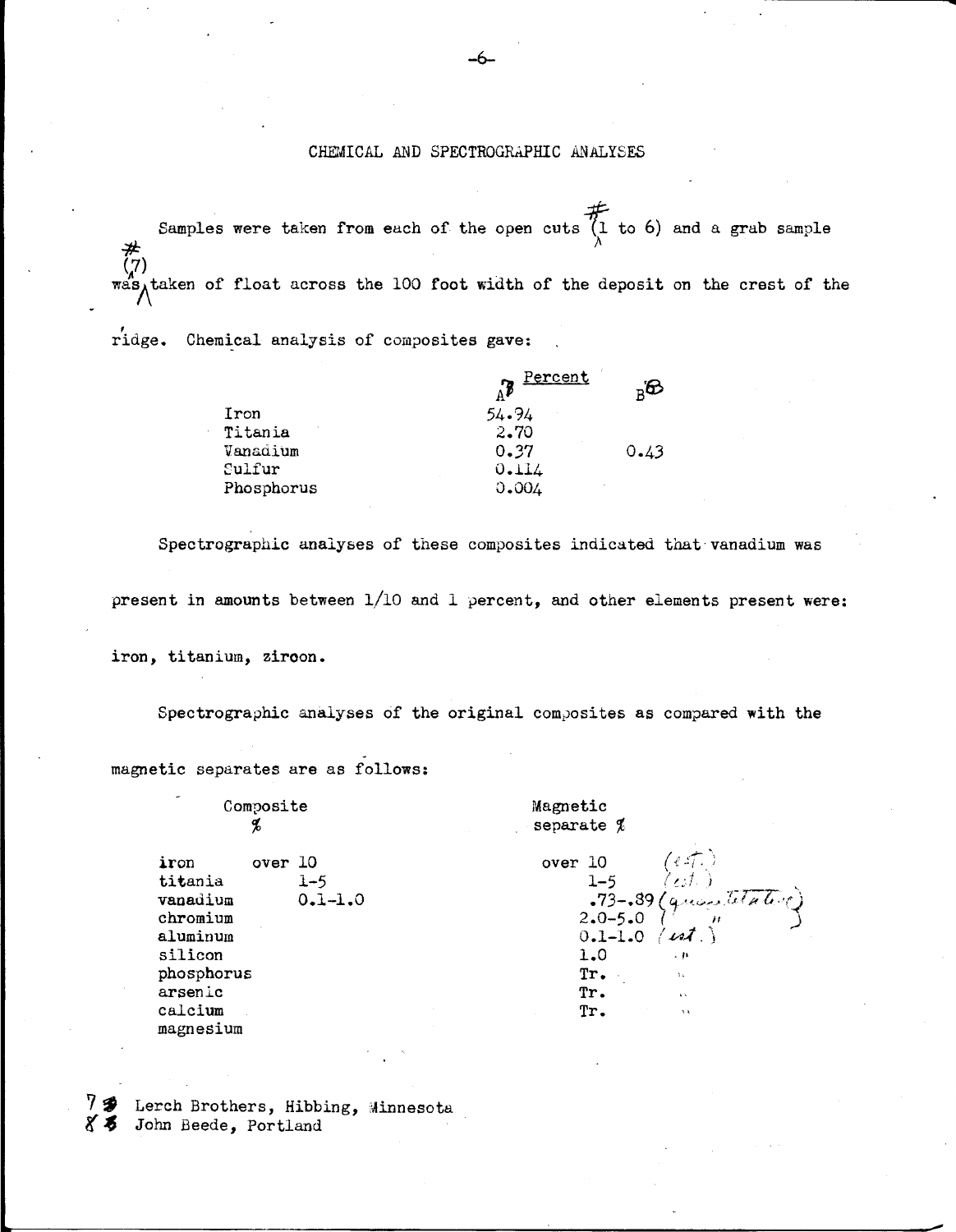Spectrographic analysis is the various size separates indicated that the vanadium content did not appreciably vary with the size of the grain. .<sup>Analysis</sup> of the non-magnetic portion of the sample showed it to contain almost no vanadium *}'* ,,, '\/ or titanium. No vanadium minerals were identified by microscopic methods.

Mention committees

 $\mathcal{O}_{\mathcal{C}}$ 

AGE AND ORIGIN OF THE DEPOSIT

The presence in the sandstone of an appreciable amount of chromite which could only be derived from the late Jurassic serpentines and peridotites of the area, indicate that the age of the deposit is post-Jurassic. The Klamath Mountains the of southwest Oregon apparently were during/Upper Cretaceous and lower Tertiary times, a positive block undergoing erosion which laated into the Miocene, with sediments being deposited around its flanks. The period of erosion resulted in the so-called "Klamath Peneplan", which over large areas is underlain by ultra-basic rocks. The relatively small amounts of chromite in the sandstone, in proportion, the ersed large amounts of titaniferous magnetite (the ratio is in places almost reviesd in the present beach deposits) suggests that the sandstone was laid down **early** in the erosi<sup>on</sup> cycle, before appreciable areas of ultra-basic chromite-bearing rocks had been exposed. The age of the sandstone is thus tentatively assigned to the Creta-

ceous $(?)$ .

J

 $\bigwedge_{i=1}^n \bigwedge_{i=1}^n \bigwedge_{i=1}^n \bigwedge_{i=1}^n \bigwedge_{i=1}^n \bigwedge_{i=1}^n \bigwedge_{i=1}^n \bigwedge_{i=1}^n \bigwedge_{i=1}^n \bigwedge_{i=1}^n \bigwedge_{i=1}^n \bigwedge_{i=1}^n \bigwedge_{i=1}^n \bigwedge_{i=1}^n \bigwedge_{i=1}^n \bigwedge_{i=1}^n \bigwedge_{i=1}^n \bigwedge_{i=1}^n \bigwedge_{i=1}^n \bigwedge_{i=1}^n$ 

 $v_{\oplus}$  ,  $\overline{\mathcal{A}}_{\Lambda_{\mathbf{r}}}$ *·.}1'* \.

Diller, J. S. "Topographic development of the Klamath Mts." U.S.G.S. Bull. 196, 1902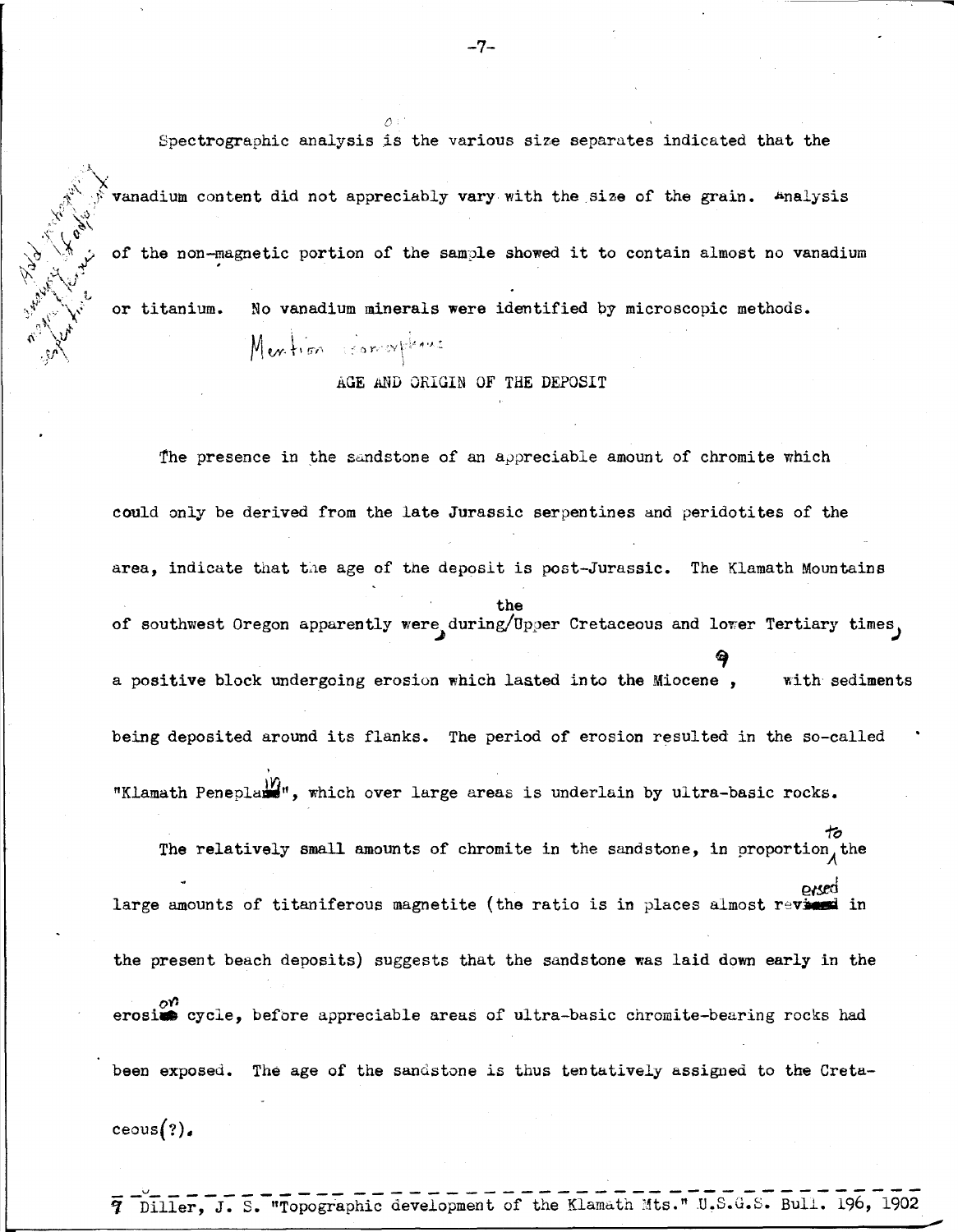The magnetite sandstone deposit represents a normal lenticular beach concen

tration of titeniferous, vanadium-bearing magnet members (Cretaceous ?) shore by the same type of selective wave-action which 10 has produced the Pleistocene and recent black-sands along the Oregon coast Ιt has since been uplifted, tilted, probably faulted, and has undergone slight sec-Re spredge ondary solution and redeposition of minerals within it.

The titaniferous magnetite was originally derived from the streams and the AVO eroded coastline of that time, probably from the gabbroic and gneissose rocks which are known to be present both adjacent to the deposit and further to the Huse rocks, although  $nof$  now montante Primary magnetite deposits are see known, The chromite was

derived from the serpentine and peridotite, which at that time had not been exposed over a starche and over **Widely** as they are today. The vanadium occurs within the titaniferous magne-

value.

an emount which is slightly greater than is usual in other deposits and it is possible in view of this fact, as well tite in mone

alocation as the fact that the magnetite has been concentrated by nature and is in one easily

that under the present emergency the deposit may be of commercial

John Eliot Allen Wallace D. Lowry

Department of Geology and Mineral Industries, Portland, Oregon March 30, 1943

ind.

 $\mathbf{z}$ 

mag mull

andociaico

ంగకా

 $-8-$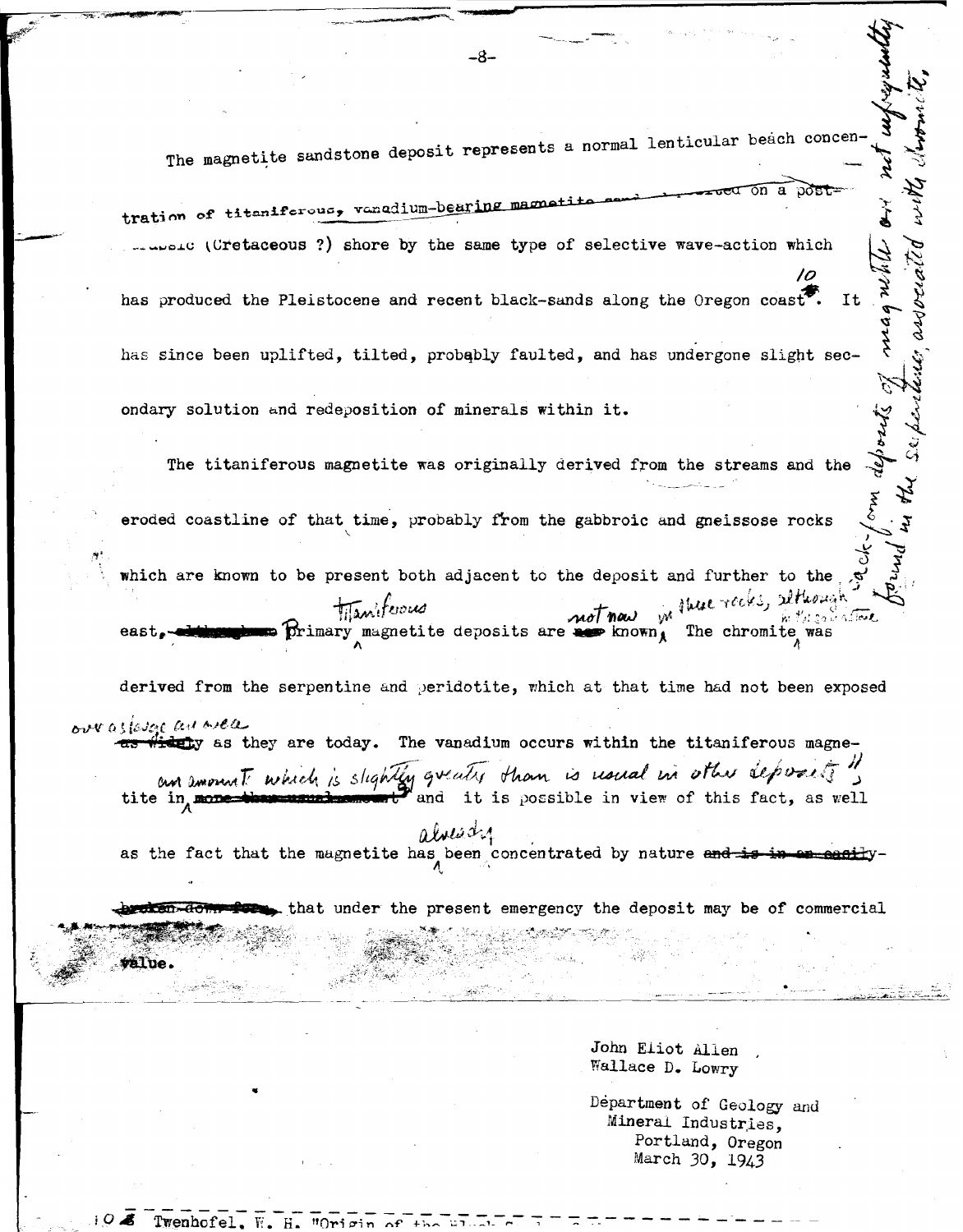#### $F$ BSTRACT

"A vanadium-bearing black-sand deposit of middle Mesozoic age, in central Curry county, Oregon", by John Eliot Allen and Wallace D. Lowry, Oregon Department of Geology and ~1neral Industries.\*

The Pleistocene black-sand deposits lying upon seaterraces up to 300 feet 1n elevation along the southern Oregon coast are well known in the literature, and **are** nt the present time being mined on a large scale for their ohrom1to content. A deposit of black-sand lying at an elevation of 3000 feet in central Curry county twenty miles inland, which had previously been called an "impregnation iron deposit" has been found to be a consolidated titaniferous magnetite sandstone containing amounts of vanadium varying from one tenth to one percent.

The elongated deposit, 650 feet long and 100 feet wide, crosses a shallow saddle in an east-west trending ridge composed of"greenstone" (altered lavas and tuffs) and serpentine.<br>Elsewhere along this ridge are downQfaulted blocks of con $g$ lomerate and sandstone with fossils showing them to be of <sup>W</sup>Myrtle" xxx (upper Jurassic or lower Cretaceous) age, younger<br>than the Jurassic greenstones and serpentines. Most of the than the Jurassic greenstones and serpentines. deposit lies south of the saddle, ranging in elevation from 2650 feet at the lower southern end to 2900 feet in the saddle. It is a massive greenish-grown sandstone of uniform composition and a specific gravity of  $3.2.$  A few layers of exogenic pebbles were found at one locality. The sandstone is medium grained (averaging  $0.25$  mm. diameter of the grains), indurated, and composed of 95% magnetite, about  $3\%$  ilmenite, less than  $1\%$ horneblende, with minor amounts of zircon,quartz,garnet, tremo1ite, **chrysotile,** pyrite, and probably chromite.

of magnetic and heavy mineral separates show the composition to be as **follows:**  Chemical and spectrographic analyses of the original rock, and

|          | chemical                                                                         | spectrographic                                               |                                                                                                                                                                                                                                                                                                                                                                                                      |
|----------|----------------------------------------------------------------------------------|--------------------------------------------------------------|------------------------------------------------------------------------------------------------------------------------------------------------------------------------------------------------------------------------------------------------------------------------------------------------------------------------------------------------------------------------------------------------------|
|          | $Fe$ $54.94%$                                                                    | Cr $2.0 - 5.0 %$                                             |                                                                                                                                                                                                                                                                                                                                                                                                      |
| T102 2.7 |                                                                                  | Al.                                                          | KEEKXXXXXX less than 1000 /0                                                                                                                                                                                                                                                                                                                                                                         |
|          | $V \stackrel{\circ}{\bullet} \cdots \stackrel{\circ}{\bullet} 0 \cdot 37 - 0.43$ | $\frac{M_{\rm{esc}}}{M_{\odot}}$<br><del>r 1838 than -</del> |                                                                                                                                                                                                                                                                                                                                                                                                      |
| P        | $\cdots$ 0.0004<br>$\cdots$                                                      | $S1 \ldots$<br>$atom \rightarrow 0$ $T \alpha c$             | $-\frac{m-1}{2} + \frac{1}{2} + \frac{1}{2} + \frac{1}{2} + \frac{1}{2} + \frac{1}{2} + \frac{1}{2} + \frac{1}{2} + \frac{1}{2} + \frac{1}{2} + \frac{1}{2} + \frac{1}{2} + \frac{1}{2} + \frac{1}{2} + \frac{1}{2} + \frac{1}{2} + \frac{1}{2} + \frac{1}{2} + \frac{1}{2} + \frac{1}{2} + \frac{1}{2} + \frac{1}{2} + \frac{1}{2} + \frac{1}{2} + \frac{1}{2} + \frac{1}{2} + \frac{1}{2} + \frac$ |
| <b>S</b> |                                                                                  | $Ca$ $$                                                      |                                                                                                                                                                                                                                                                                                                                                                                                      |
|          |                                                                                  | ليسططون                                                      |                                                                                                                                                                                                                                                                                                                                                                                                      |
|          |                                                                                  | جهلية<br>trace<br>                                           |                                                                                                                                                                                                                                                                                                                                                                                                      |
|          |                                                                                  | As  trace                                                    |                                                                                                                                                                                                                                                                                                                                                                                                      |

The non-magnetic separate showed no vanadium, and no vanadium minerals were identified microscopically. It is thought to be contained in the magnetite molecule, as is much of the titanium.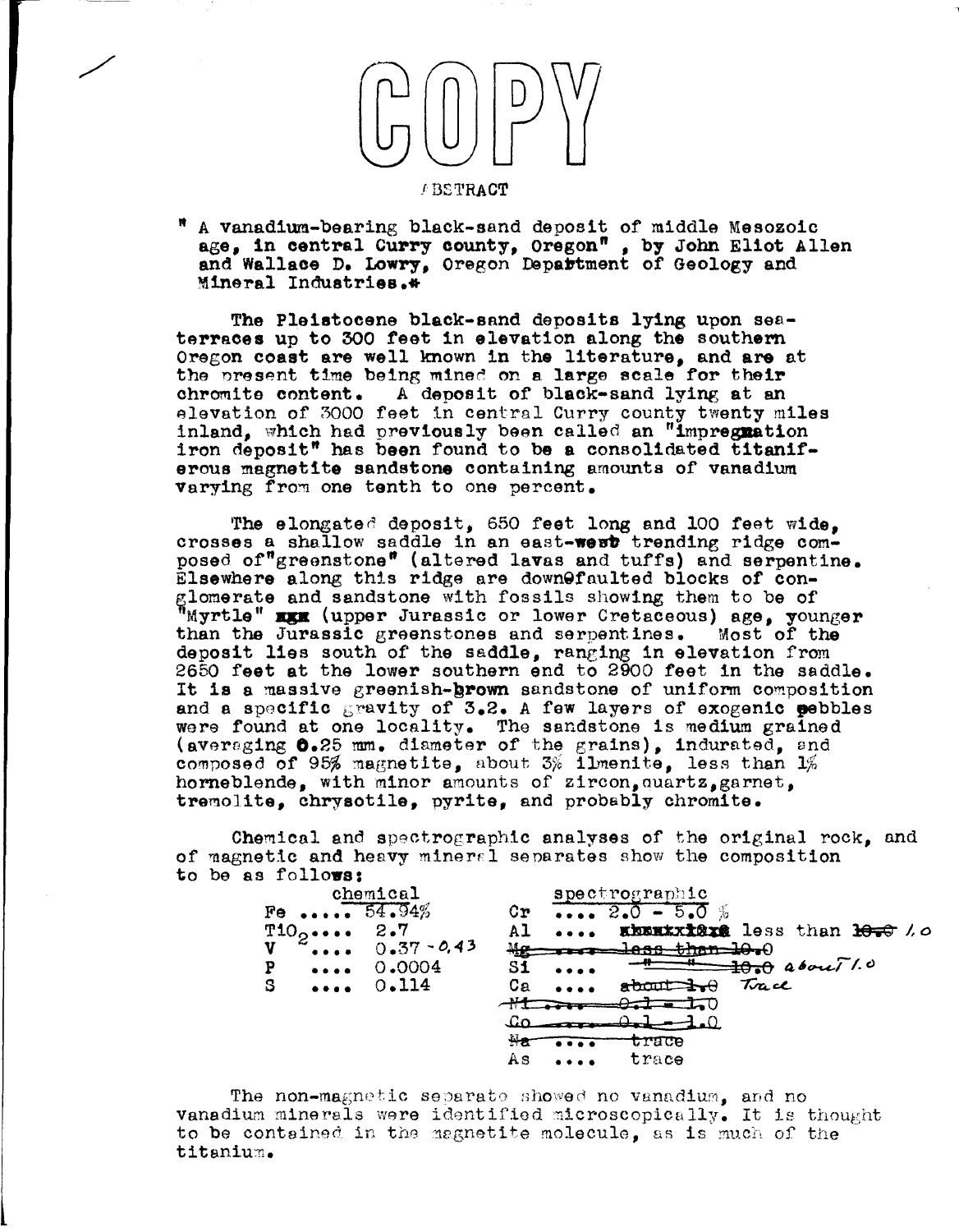

#### (cont.)

All the contained minerals are also present in relatively small anounts in the adjacent mete-igneous and serpentine rocks of Jurassic age. The small chbomite content, *tn* comparison to the large chromite content (up to  $40\%$ ) in the Pleistocene black-sand deposits, indicate /that **the** serpentines and per1dotites from which the chromite is derived had at the time of formation of this deposit, only begun to be exposed to erosion, and thus be able to contribute their minerals to the deposit.

The deposit is thought to have been deposited *along* the shore of the Myrtle (late Jurassic or early Cretaceous) sea which covered much of the Klamath province at that time.

May 24, 1943 \* Peblished by possession of the Ducetor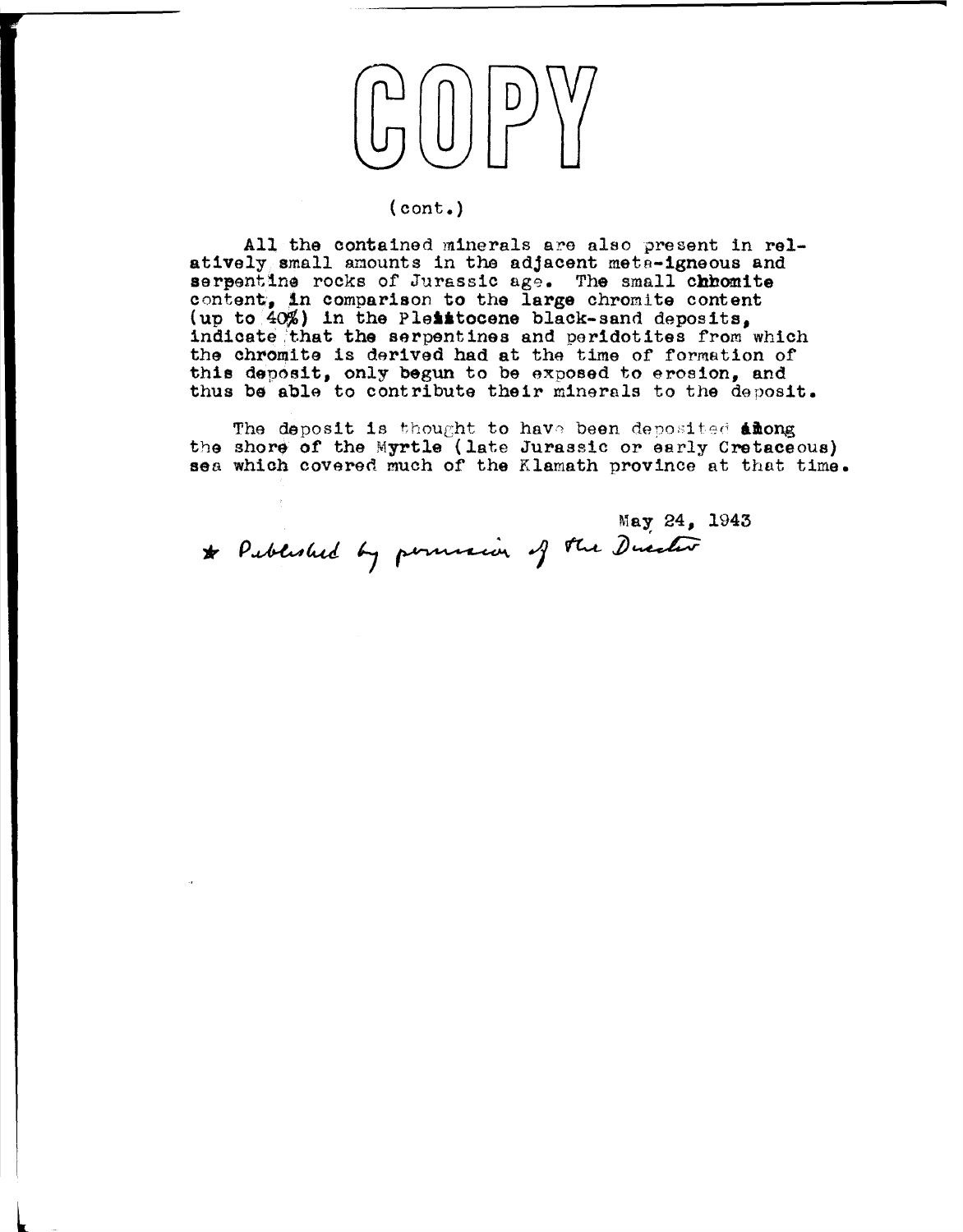

"An investigation of the sea-cliff subsidence of parch 30.1943 at Newport, cregon", by Wallace D. Lowry and John Milot Allen.  $0$  regon Department of Geology and Mineral Industries.\*

A crescent-shaped section,about 1000 feet long and 200 feet wide, of the 70 foot sea-cliff at the north city limits of Newport, Oregon recently broke off and dropped down a distance of 5 to 25 feet, causing considerable property damage. Together with many small tributary cracks and openings, two major fissures opened up from 20 to 30 feet apart, and the block between them  $f$ ell from 10 to 25 feet.

Minor disturbances which caused walls to crack and doors to stick, were noted by residences as early as late December.  $1942$ . but the major movements occurred following heavy rains during the latter part of March and culminated on march 30. Some house were removed, other were broken apart and left hangin over the crevasse. Previous movements are reported to have occurred in 1911 and again in 1921, and the present movement is a recurrence along the older break, and an extension of it 500 further north.

The sea-cliff is composed of 25 feet of flat-lying Pleistocene dune-sands, unconformably overlying  $\frac{b}{2}x$  massive brown and gray argillaceous sandstones and snady shalles of Miocene age, which strike north and south paraller to the coast and dip 21° to the west. At the base of the cliff a few feet of dark grav to black At the base of the cliff a few feet of dark gray to black crumbly shales of the Nye formation of Oligocene age are exposed. These underly the sandstones and are notorium along the coast for their **ancompetent charated.** as they readily slack to mud upon exposure.

The removal by sea-cliff erosion of the more competent sandy Miccene beds overlying the shales now permits the movement of a block down the sea-sloping unconformity between them. When the shales became saturated by heavy rains soaking through the pervious Pleistocene sandsmovement occured seaward in the lubricated shales. and a block of the cliff moved down and outward.

May 24, 1943

\* Published by permission of the Director.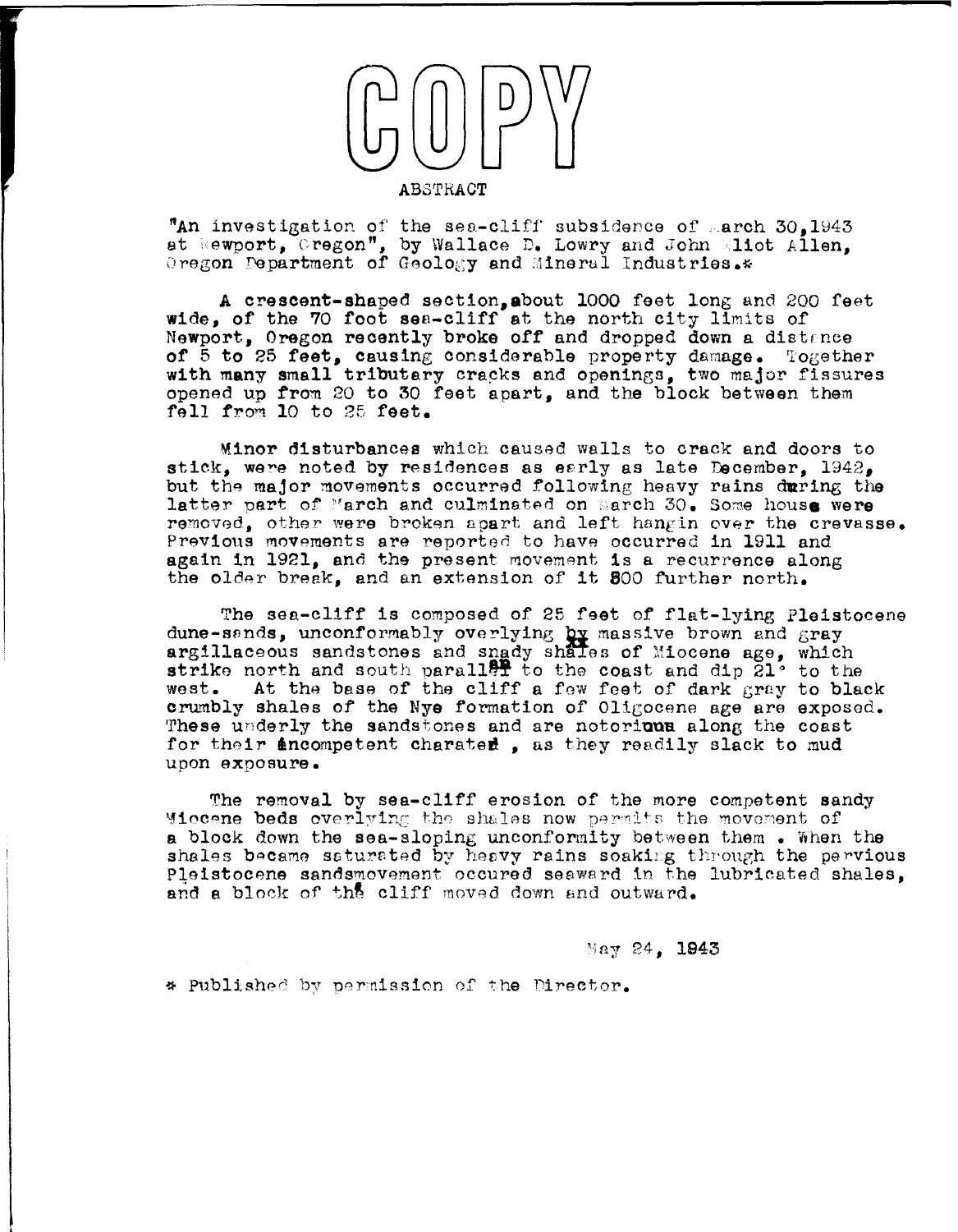State Department of Geology and Mineral Industries

702 Woodlark Building Portland, Oregon

## REFUGEE PROPERTY (BLACK SAND)

Sixes River Area

ORNERS: Mr. L. S. Klineman and Mr. Wade.

LOCATION: SW} sec. 27, T. 31 S., R. 15 W., on Boulder Creek, 3<br>miles south of Denmark. The property adjoins, and lies east of Hwy. 10).

AREA: 160 acres.

One of the oldest black sand mines in the area. Worked **HISTORY:** at various times by various people. Klineman worked parts of it. In 1940 Leverett Davis put down several test holes.

DEVELOPMENT: 2<sup>1</sup> acres have been mined to bedrook. The area is not even as a grown to alders and brush. Klineman reports that he has drilled the entire area, but kept no drill records.

The area is an old back-beach. Bedrock elev. is about GEOLOGY: 145 ft. Above bedrook is block sand, the thickness of which is 1 ft. at the highway and 6 ft. on the east. The black sand is covered by 15-30 ft. of sand.

ECONOMICS: Klineman states that the black sand underlies the entire 160 acres. Davis put down 3 holes south of the mined area and found similar conditions. Gold and platinum varies; some spots are very rich, - others are poor. Analyses of the black sand are reported as showing 20 per cent Cr203. No black sand was<br>exposed so no samples could be cut. Y Water table appears to be as<br>high or higher than the black sand.

INFORMANT: Mr. Klineman and Ray C. Treasher, July 8, 1941.

REPORTED BY: RCT., 7/11/41

Q sample taken late by assayed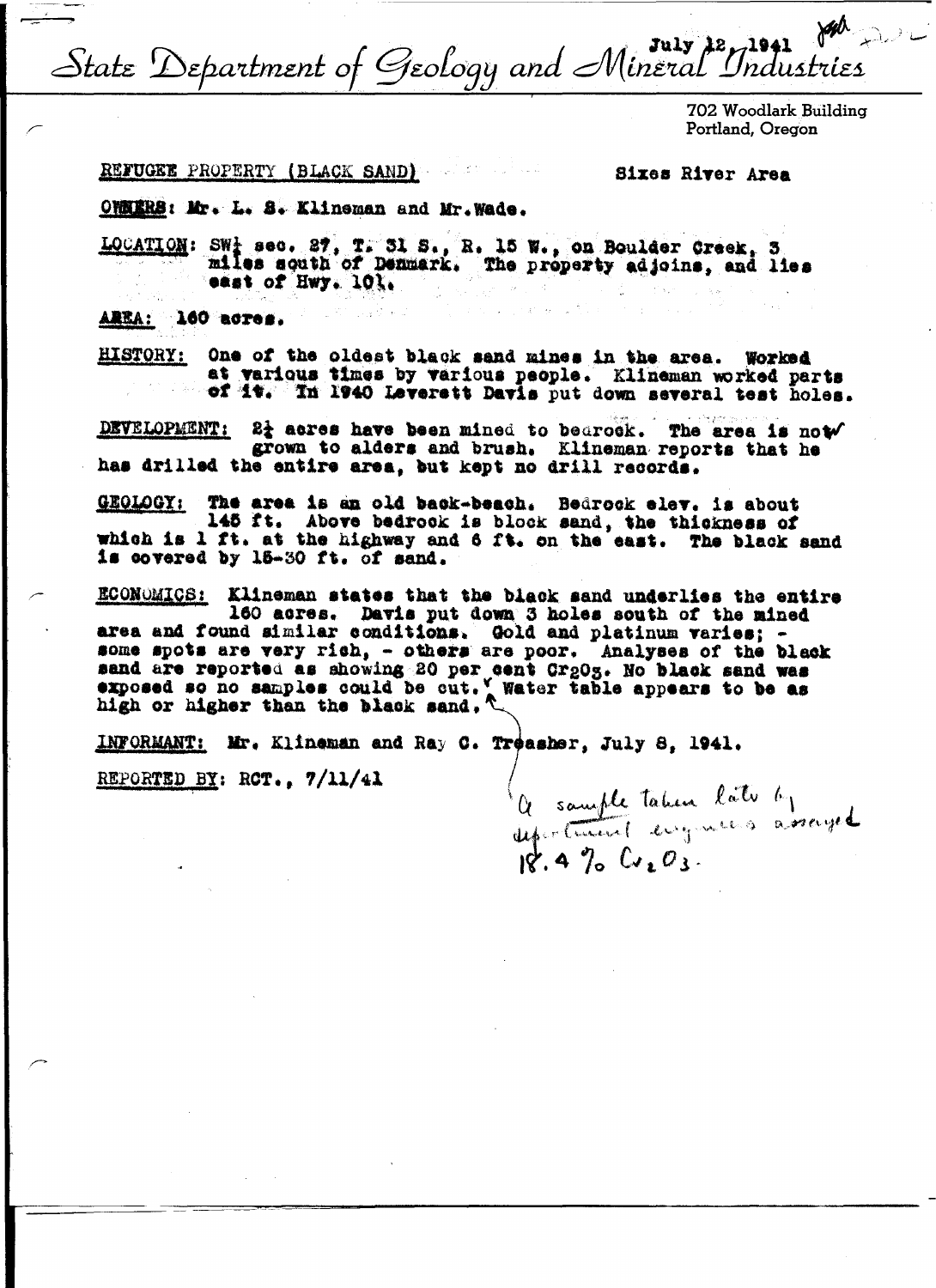July 12, 1941<br>State Department of Geology and Mineral Industries

702 Woodlark Building Portland, Oregon

## CONFIDENTIAL

## REFUGEE BLACK SAND

If Klineman's statements are correct, his  $\frac{1}{2}$ <br>section contains 770,880 cubic yards of black sand. (43,360  $\times$  3  $\times$  180 + 27) Of this 20% is Cr203 or 154,176 cubic yards of chromite. Roughly figuring 3 tons to the be 462,528 tons of chromite. This seems like a shale of a lot of

However, the area, and the situation might justify further investigation.

Ray C. Treasher.

AFFIDED

 $3$  Tons